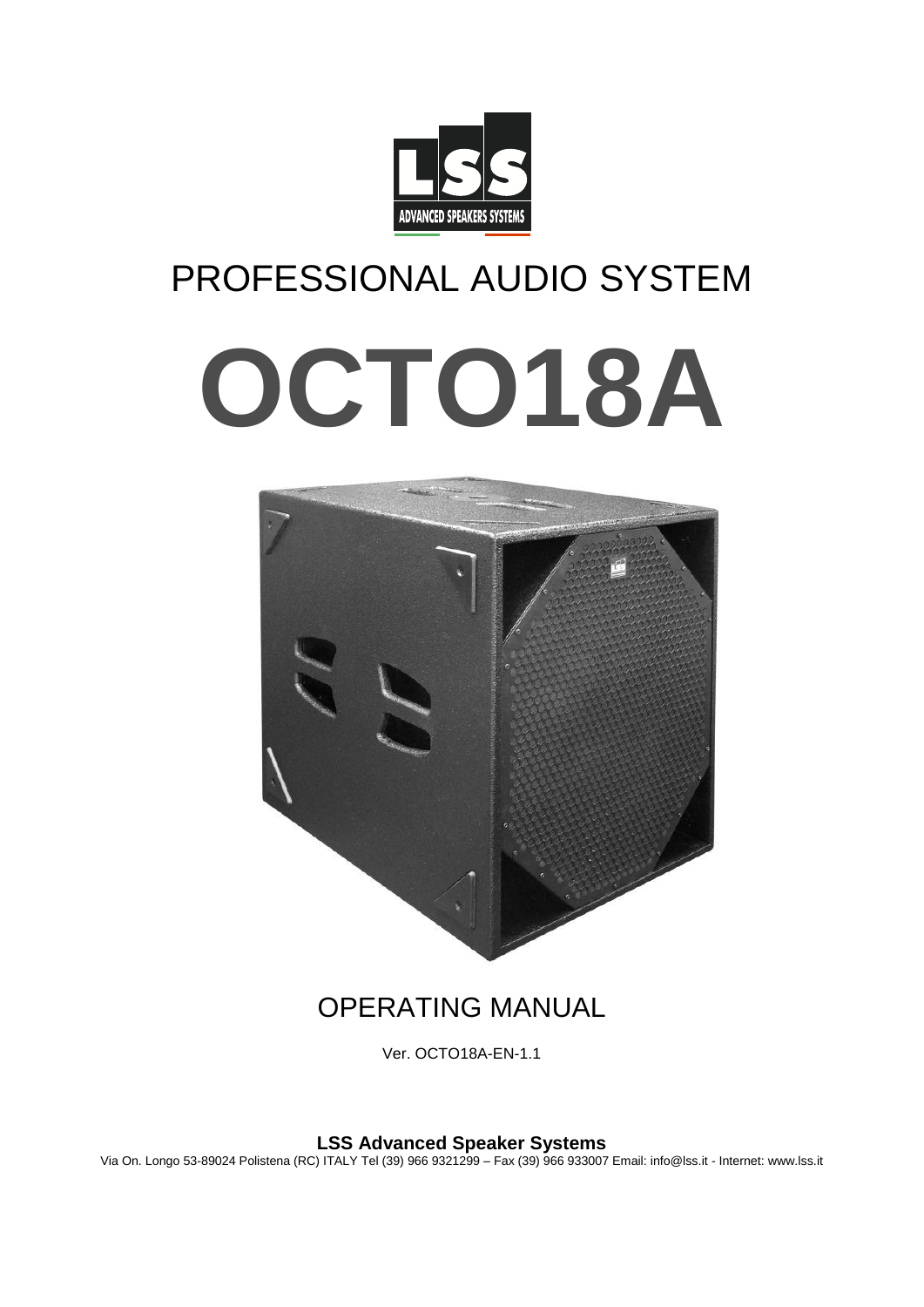### **NOTICE:**

LSS products are manufactured for use according to proper procedures by a qualified operator and only for the purposes described in this manual. The following conventions are used to indicate and classify precautions in this manual. Always heed the information provided with them. Failure to heed precautions can result in injury to people or damage to property.

### **© LSS, 2016**

All rights reserved. No part of this publication may be reproduced, stored in a retrieval system, or transmitted, in any form, or by any means, mechanical, electronic, photocopying, recording, or otherwise, without the prior written permission of LSS.

No patent liability is assumed with respect to the use of the information contained herein. Moreover, because LSS is constantly

striving to improve its high-quality products, the information contained in this manual is subject to change without notice. Every precaution has been taken in the preparation of this manual. Nevertheless, LSS assumes no responsibility for errors or omissions. Neither is any liability assumed for damages resulting from the use of the information contained in this publication.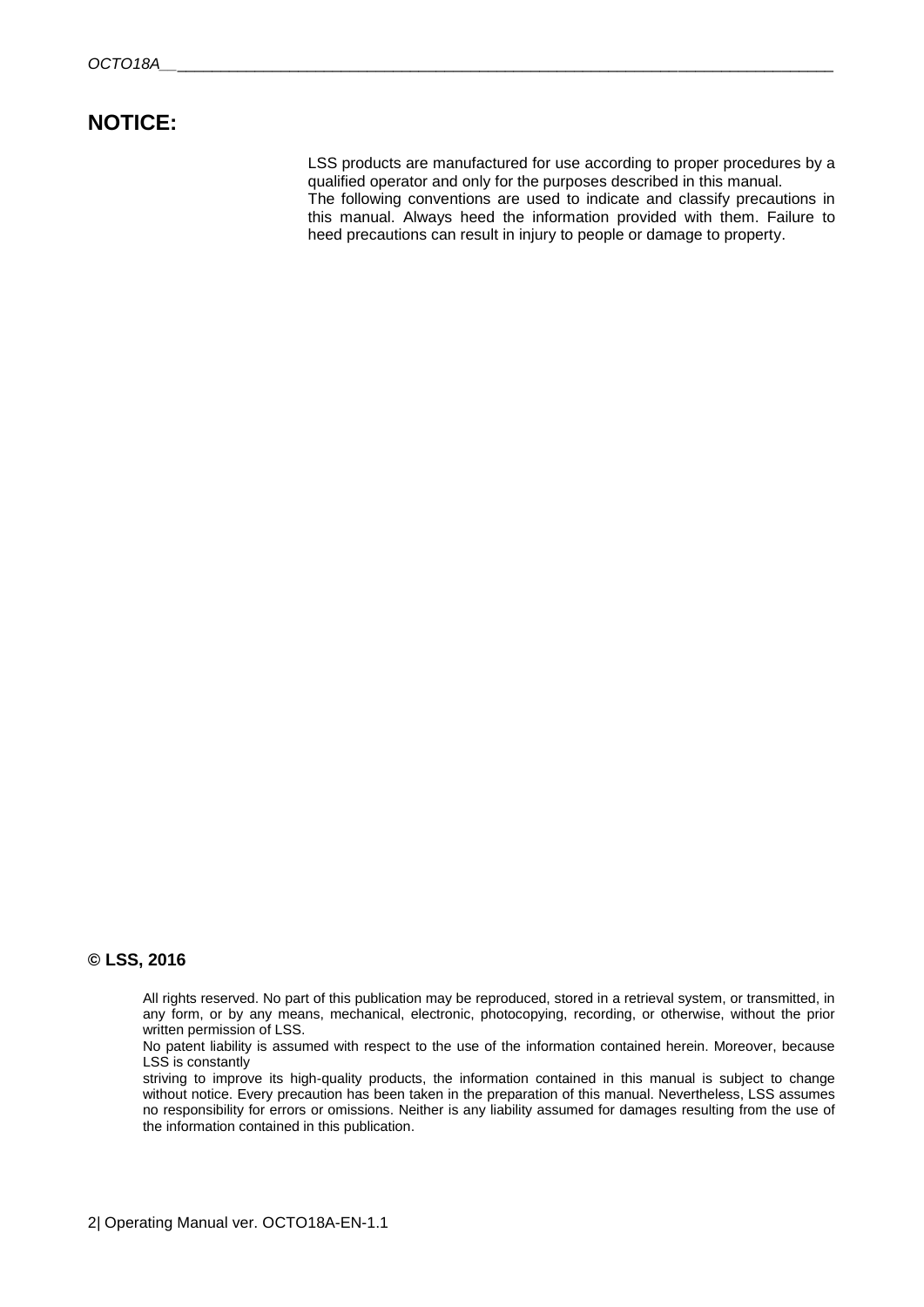

# **SUMMARY**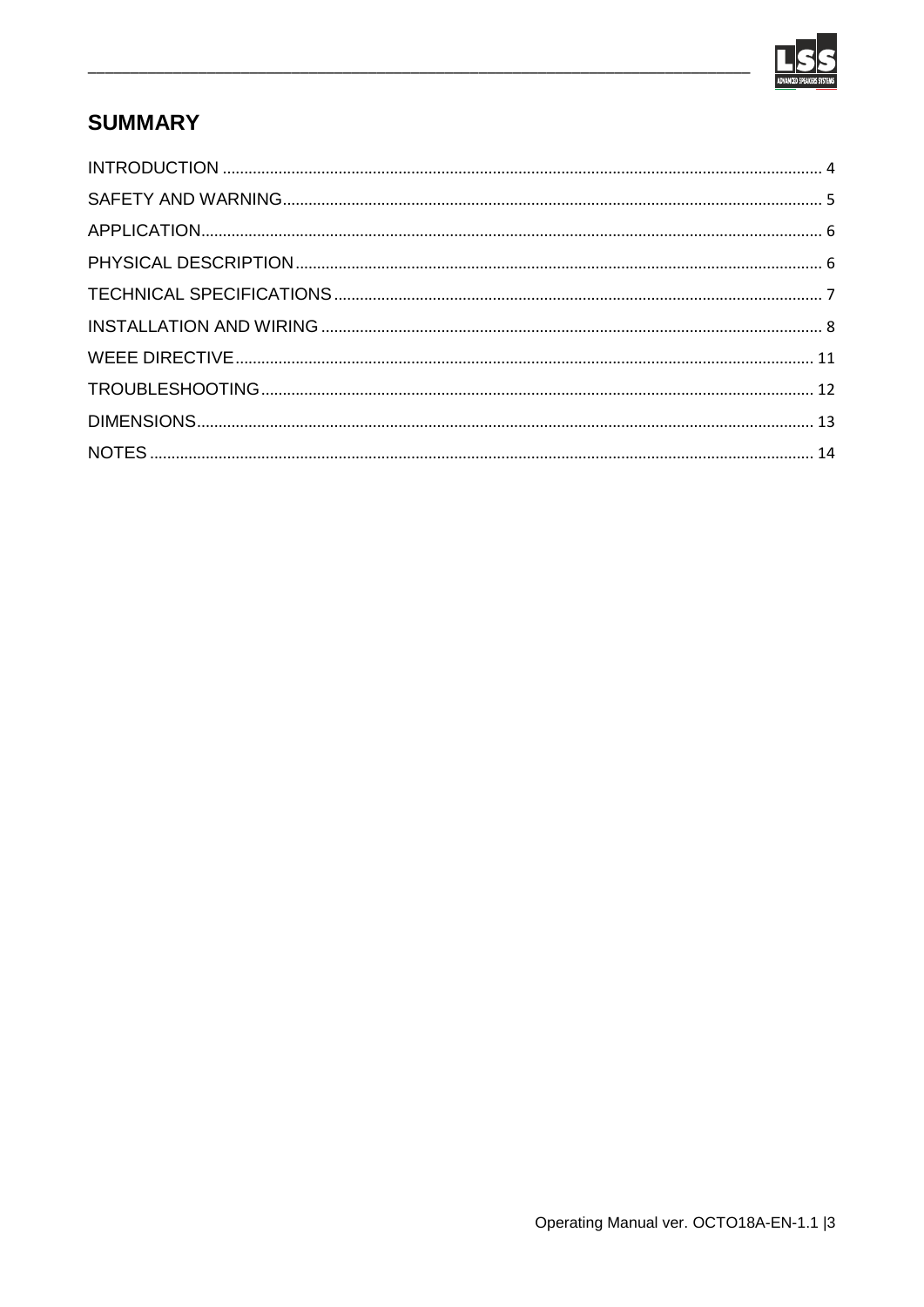## <span id="page-3-0"></span>**INTRODUCTION**

Congratulation on the purchase of your new LSS loudspeaker.

Quality innovation and versatility, this is a summary of the new system developed by LSS for professional sound users.

LSS produces professional audio products – the result of exceptional engineering and meticulous craftsmanship.

This manual is intended for use with LSS loudspeaker. This includes: safety precautions; installation, set-up and operating instruction.

Please read this manual plus any accompanying manual and follow all relevant precautions and instructions. This should allow you to obtain the maximum performance from your new loudspeaker.

Where there are conflicts or overlaps, the information in any accompanying manual supersedes the information in this manual.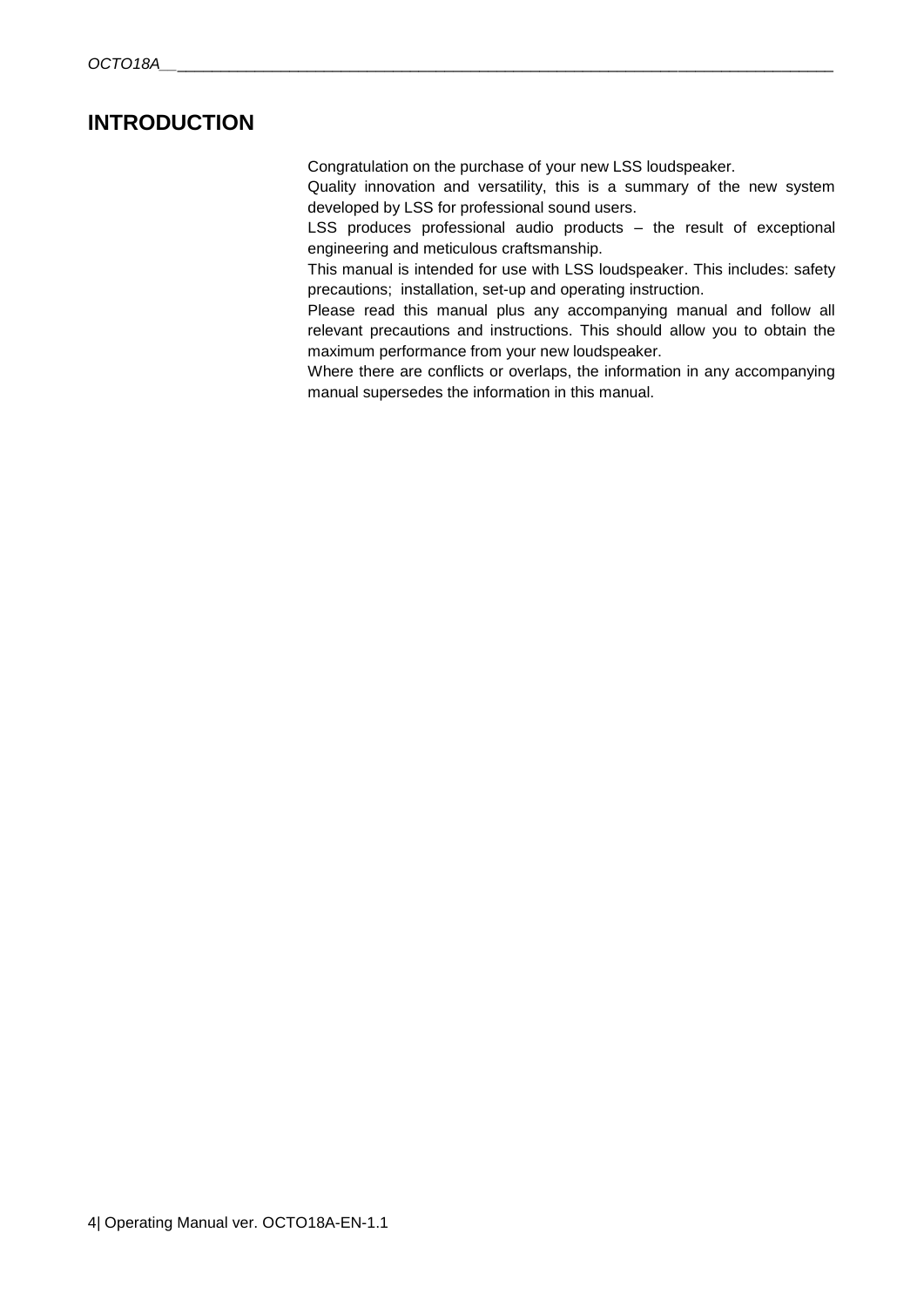

# <span id="page-4-0"></span>**SAFETY AND WARNING**

### **IMPORTANT! SAFETY WARNING!**

\_\_\_\_\_\_\_\_\_\_\_\_\_\_\_\_\_\_\_\_\_\_\_\_\_\_\_\_\_\_\_\_\_\_\_\_\_\_\_\_\_\_\_\_\_\_\_\_\_\_\_\_\_\_\_\_\_\_\_\_\_\_\_\_\_\_\_\_\_\_\_\_\_\_\_\_\_\_

**In the interest of their own and others' safety and to prevent voiding the warranty, we recommend a careful reading of this section before using the product.**

- This product was designed and manufactured to be used as a speaker system in the context of a typical sound reinforcement system.

The use for any purpose other than these is not provided by the manufacturer and is therefore under the direct responsibility of the user / installer.

- This device complies with class I (must be connected to the outlet with a protective earthing connection).

### **TO AVOID THE RISK OF FIRE AND / OR ELECTRIC SHOCK\*:**

- Do not expose this system to rain or moisture. Do not expose the apparatus to dripping or splashing water. Do not place objects filled with liquids, such as drinks, on the apparatus.

- Before connecting the system, be sure the mains voltage corresponds to that stated on the product.

- Connect this appliance to a power outlet with earth contact, according to national security force, via a power cable of adequate section ends with a plug or connector that meets the applicable safety regulations.

- The unit is connected to the network even when the power switch is in position '0' (OFF). Before any maintenance, disconnect the power cable from the outlet.

\*Risk of electric shock only for self-powered system.

### **IMPORTANT! SAFETY PRECAUTIONS!**

Read This First.

Read and heed all warnings and safety instructions in this Manual before using the product.

Failure to follow all precautions can result in equipment damage and / or personal injury.

- 1. Read these instructions.
- 2. Keep these instructions
- 3. Heed all warnings and follow all instructions.
- 4. Use only attachments/accessories specified by the manufacturer.
- 5. Use only with the cart, stand, tripod, bracket, or table specified by the manufacturer, or sold with the apparatus. When a cart is used, use caution when moving the cart/apparatus combination to avoid injury from tip-over.
- 6. Refer all servicing to qualified service personnel. Servicing is required when the apparatus has been damaged in any way, such as power-supply cord or plug is damaged, liquid has been spilled or objects have fallen into the apparatus, the apparatus has been exposed to rain or moisture, does not operate normally, or has been dropped.
- 7. LSS loudspeakers can produce sound levels capable of causing permanent hearing damage from prolonged exposure. The higher the sound level, the less exposure needed to cause such damage

CAUTION: This product is energized as long as it is connected to the AC.

CAUTION: Allow at least six inches of free space all around the amplifier for sufficient ventilation.





TO REDUCE THE RISK OF ELECTRIC SHOCK<br>DO NOT REMOVE COVER (OR BACK)<br>NO USER SERVICEABLE PARTS INSIDE<br>REFER SERVICING TO QUALIFIED SERVICE PERSONNEL TO REDUCE THE RISK OF FIRE OR ELECTRIC SHOCK<br>DO NOT EXPOSE THIS EQUIPMENT TO RAIN OR MOISTURE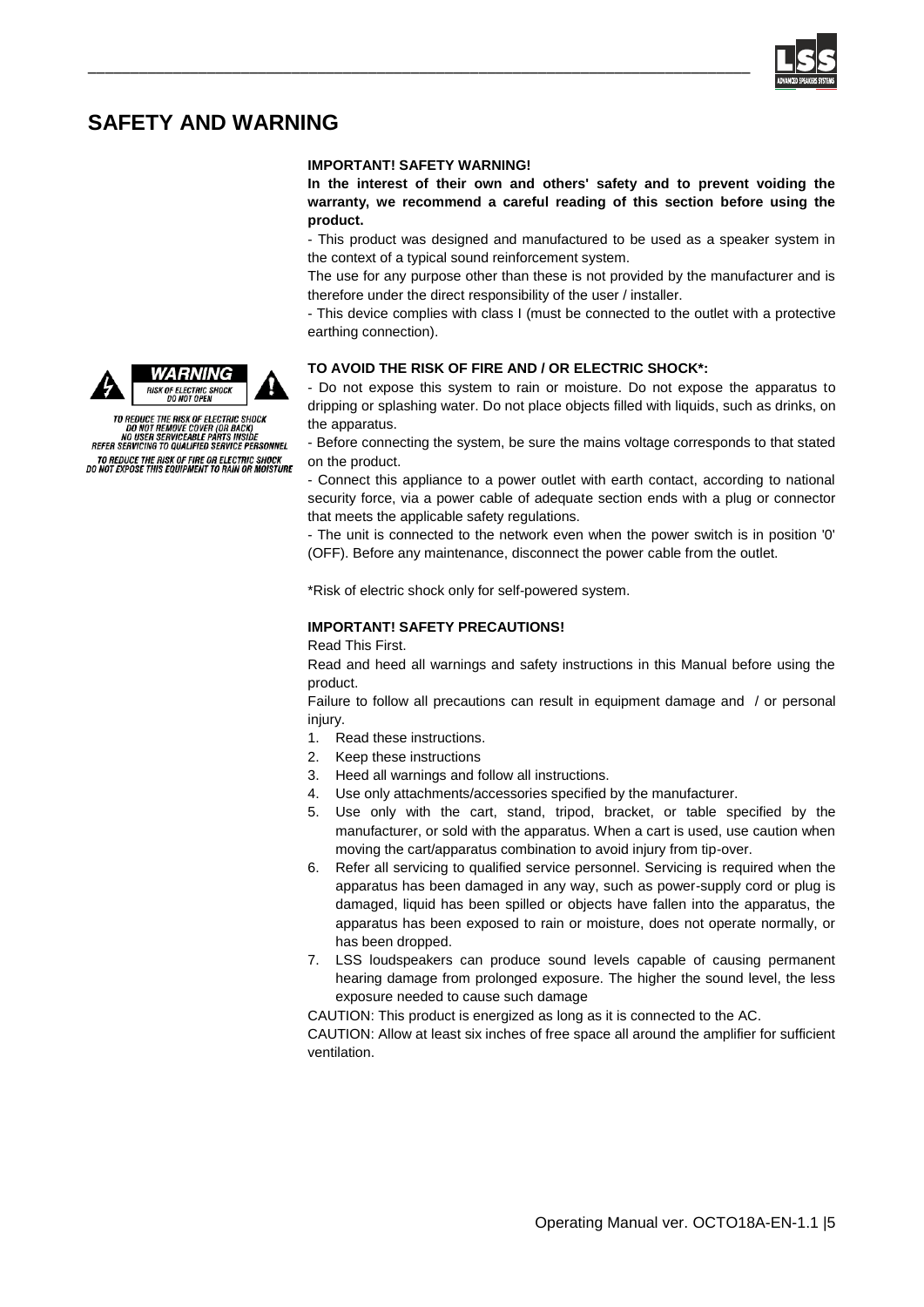# <span id="page-5-0"></span>**APPLICATION**

OCTO18A loudspeaker is a rotable self powered reflex subwoofer system that provides high output, low distortion sound reinforcement. OCTO18A was designed for a wide range of professional applications. This system enclosure user one woofers of 460 mm (18") high performance and very high peak output for concert sound.

The OCTO18A powering mode is self-powered with 1500W digital power module. High output, bass response and low distortion make the OCTO18A surprising in terms of performance. The OCT018A is the ideal product to be paired with speakers such as, SP530, SP640,PSAT1,PSAT2,AR210, AR208 or similar. The cabinet configuration allows the vertical and horizontal positioning with pole mount cup included.

# <span id="page-5-1"></span>**PHYSICAL DESCRIPTION**



- [A] Wheels [J] Reflex
- [B] Wheels [K] Woofer [K] Woofer [K] Woofer [K] Woofer [K] Woofer [K] Woofer [K] Woofer [K] Woofer [K]  $\sim$
- [C] Recesses for feet **[C]** Recesses for feet **and the connection Panel [L]** Connection Panel
- [D] Pole Mount Holes [M] Handles
- 
- 
- [G] Handles [P] Feet
- [H] Steel Protection Grid [Q] Handles
- [I] Enclosure cabinet
- 
- 
- 
- 
- **IEI Handles EXECUTE: IEI** Handles **CONSUMER AND THE INCOMENTATION**
- [F] Feet [O] Recesses for feet
	-
	-

Materials and construction meet the highest professional standards to ensure maximum reliability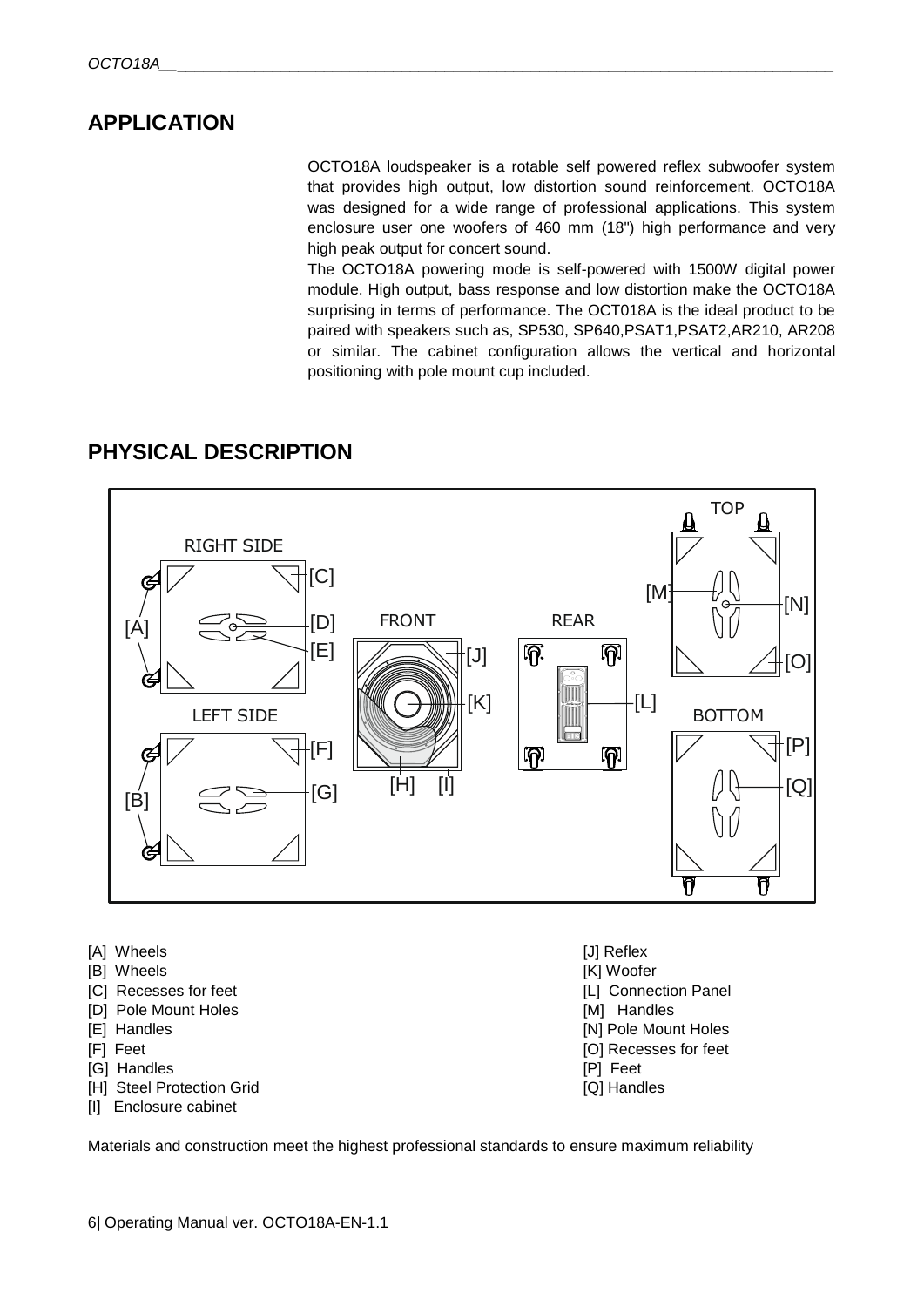

# <span id="page-6-0"></span>**TECHNICAL SPECIFICATIONS**

| <b>PHYSICAL</b>           | Dimensions mm $(\pm 1$ mm)<br>[Inches] | Height 640 [25.20"]                                   |
|---------------------------|----------------------------------------|-------------------------------------------------------|
|                           |                                        | Front Width 520 [20.47"]                              |
|                           |                                        | Depth 700 [27.56"]                                    |
|                           | <b>Weight Kilograms</b>                | Net Weight 54                                         |
|                           |                                        | Shipping Weight 58                                    |
| <b>SYSTEM PERFORMANCE</b> | <b>Frequency Response</b>              | $±5$ dB 40 Hz ~ 150 Hz                                |
|                           |                                        | $-10$ dB 30 Hz                                        |
|                           | Sensitivity (1 Watt @ 1 m)             | LF Range 97 dB                                        |
|                           | <b>Max SPL Calculated</b>              |                                                       |
|                           | (Power EIAJ)                           | 129dB                                                 |
|                           | [PEAK]                                 | [132 dB]                                              |
|                           | Nominal Input Impedance $(\Omega)$     | $8\Omega$                                             |
|                           | <b>Power Handling (Watt EIAJ)</b>      | 1500 W                                                |
|                           | [PEAK]                                 | [3000 W]                                              |
|                           | Nominal Dispersion (@-6                | 360°, varies with number of                           |
|                           | dB)                                    | units and configuration                               |
| <b>MECHANYCAL</b>         | <b>Enclosure material</b>              | Birch Plywood of 18 mm [0.71<br>inches]               |
|                           | <b>Finish</b>                          | Texture polyurethanic black<br>paint                  |
|                           | Grille                                 | Powder coated perforated steel<br>with anti-dust foam |
|                           |                                        | Neutrik XLR In & Out +                                |
|                           | <b>Connectors</b>                      | AC Power: 240V, Powercon In<br>& Out                  |
|                           | <b>Accessories</b>                     | Wheels (Included)                                     |

\_\_\_\_\_\_\_\_\_\_\_\_\_\_\_\_\_\_\_\_\_\_\_\_\_\_\_\_\_\_\_\_\_\_\_\_\_\_\_\_\_\_\_\_\_\_\_\_\_\_\_\_\_\_\_\_\_\_\_\_\_\_\_\_\_\_\_\_\_\_\_\_\_\_\_\_\_\_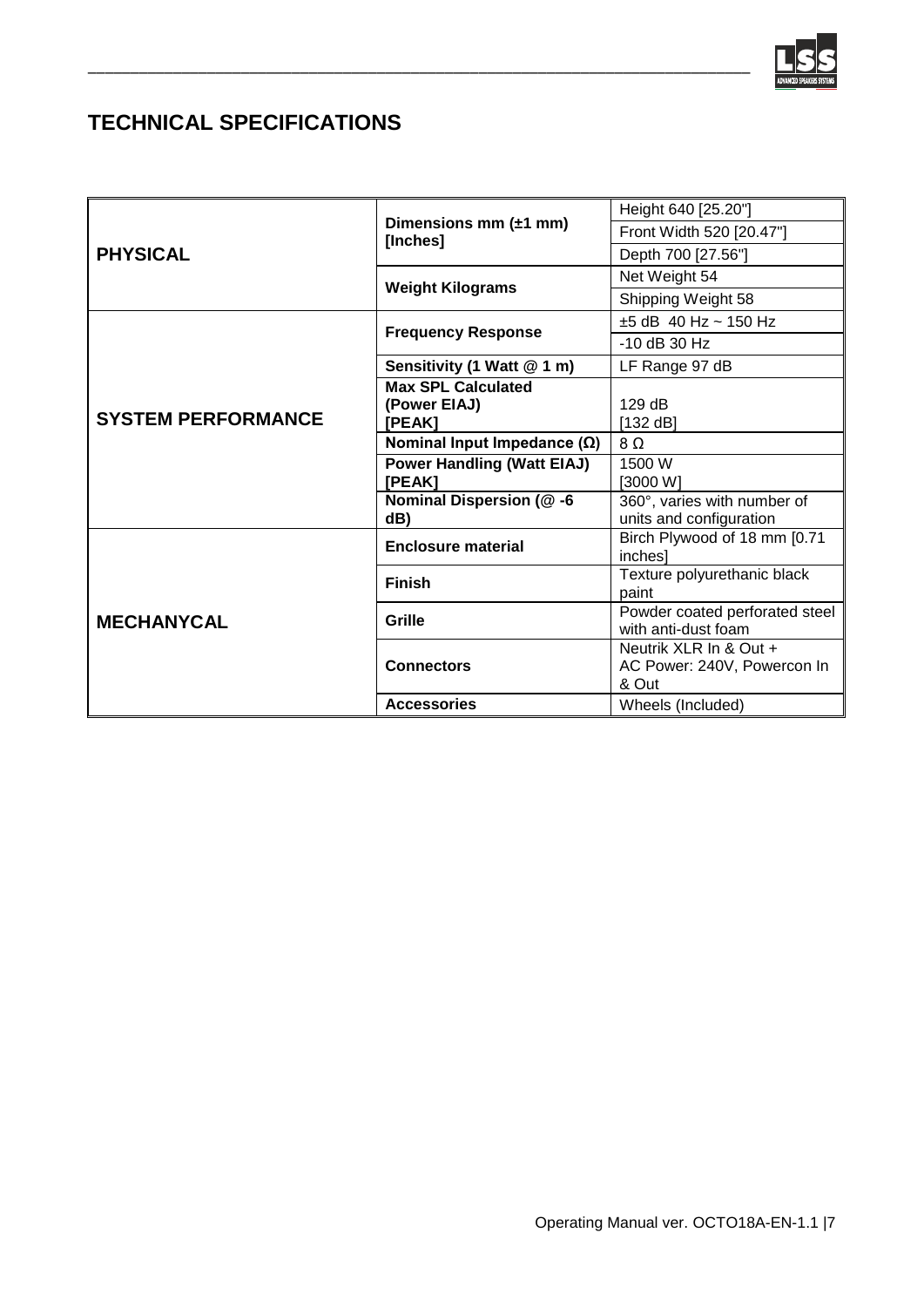# <span id="page-7-0"></span>**INSTALLATION AND WIRING**

OCTO18A must be installed on the floor and can be placed both in vertical or horizontal position.



On the top and side of OCTO18A there is a plate for fixation of a pole, it can be used to install another speaker above it.

It is possible to install more OCTO18A in stack configuration making fit Top Sub's feet in bottom sub's recesses.

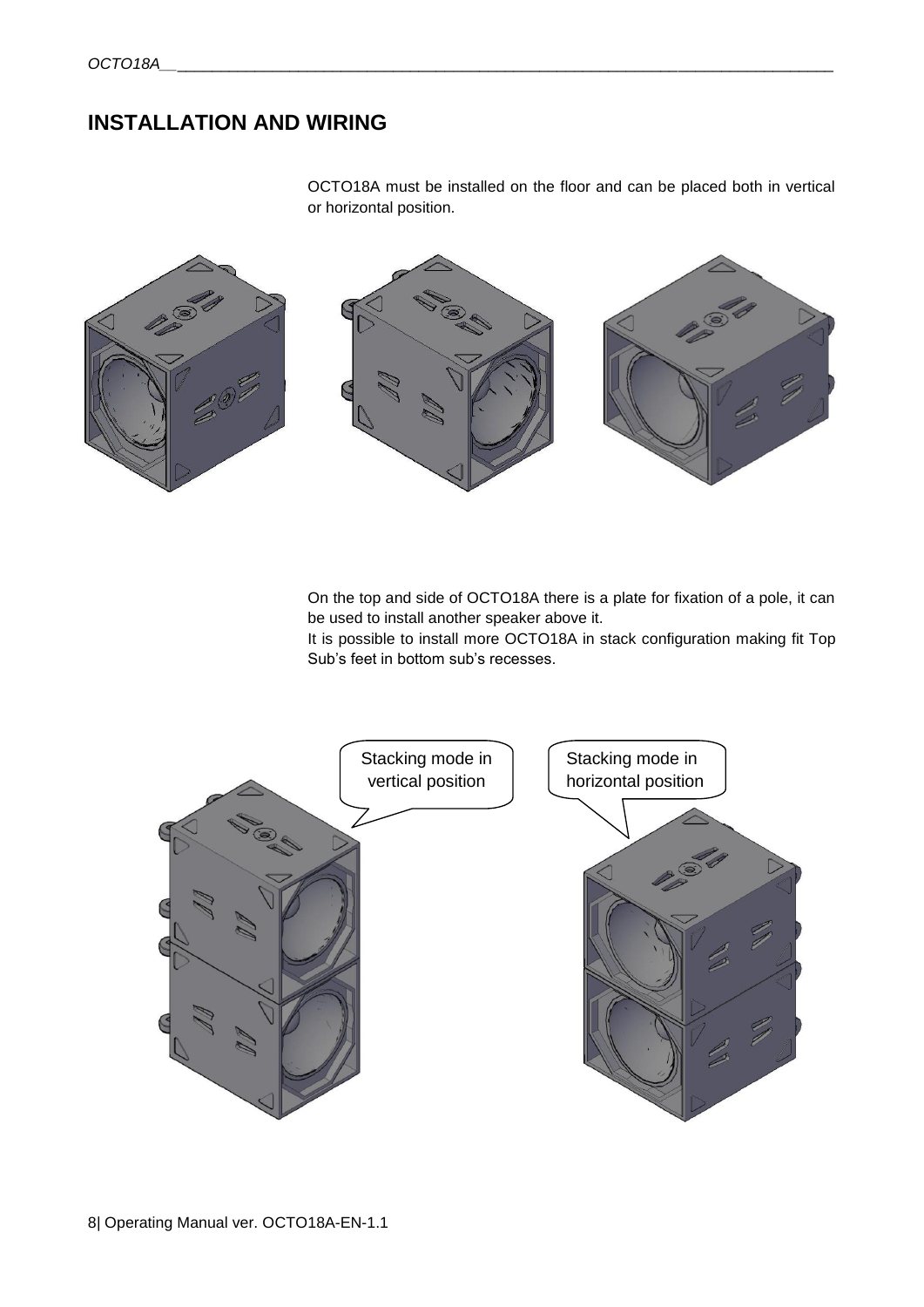

To transport the speaker, use the wheels installed in the rear of the case.



Choose a safe mounting location, so as to prevent the cables can be stepped on or create tripping hazards.

Connection are made via 3-pin XLR connector.



\_\_\_\_\_\_\_\_\_\_\_\_\_\_\_\_\_\_\_\_\_\_\_\_\_\_\_\_\_\_\_\_\_\_\_\_\_\_\_\_\_\_\_\_\_\_\_\_\_\_\_\_\_\_\_\_\_\_\_\_\_\_\_\_\_\_\_\_\_\_\_\_\_\_\_\_\_\_

Before making connection between mixer and active speaker, make sure all the switches of the speakers are turned off and the mixer volume is turned down. To avoid a sudden signal, making connection, then turn on the mixer first and then the speakers. Turn on the amplifier by the power switch to position 1 (on).

When the system start, it will turn on 3 LEDs, after a few seconds will stay on only two or three if the input signal is present, when the amplifier turn on, start with the preset the previously loaded.

You can now use the system.

If necessary, adjust the volume by adjusting the potentiometer.

If you want to change the preset, follow the instruction below.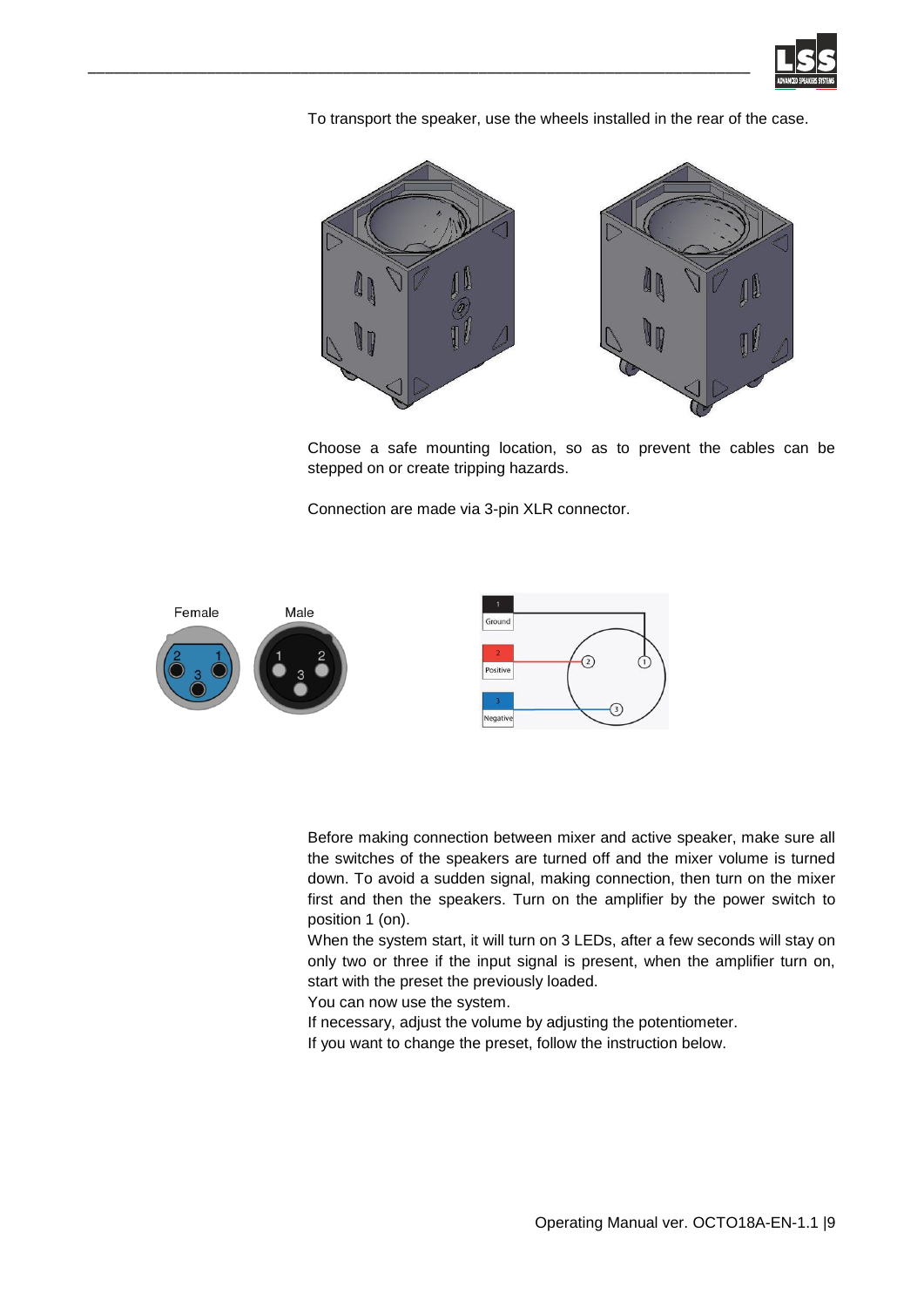

### **LOADING A PRESET**

The active preset is indicated by the corresponding LED. It is possible to change presets by pressing the center pushbutton **P**.

**P1** – preset 1 (green): indicates the factory presets  $\Box$  90 Hz. **P2** – preset 2 (green): indicates the factory presets  $\Box$  100 Hz. **P3** – preset 3 (green): indicates the factory presets  $\Box$  110 Hz. **P4** – preset 4 (green): indicates the factory presets  $\Box$  120 Hz.

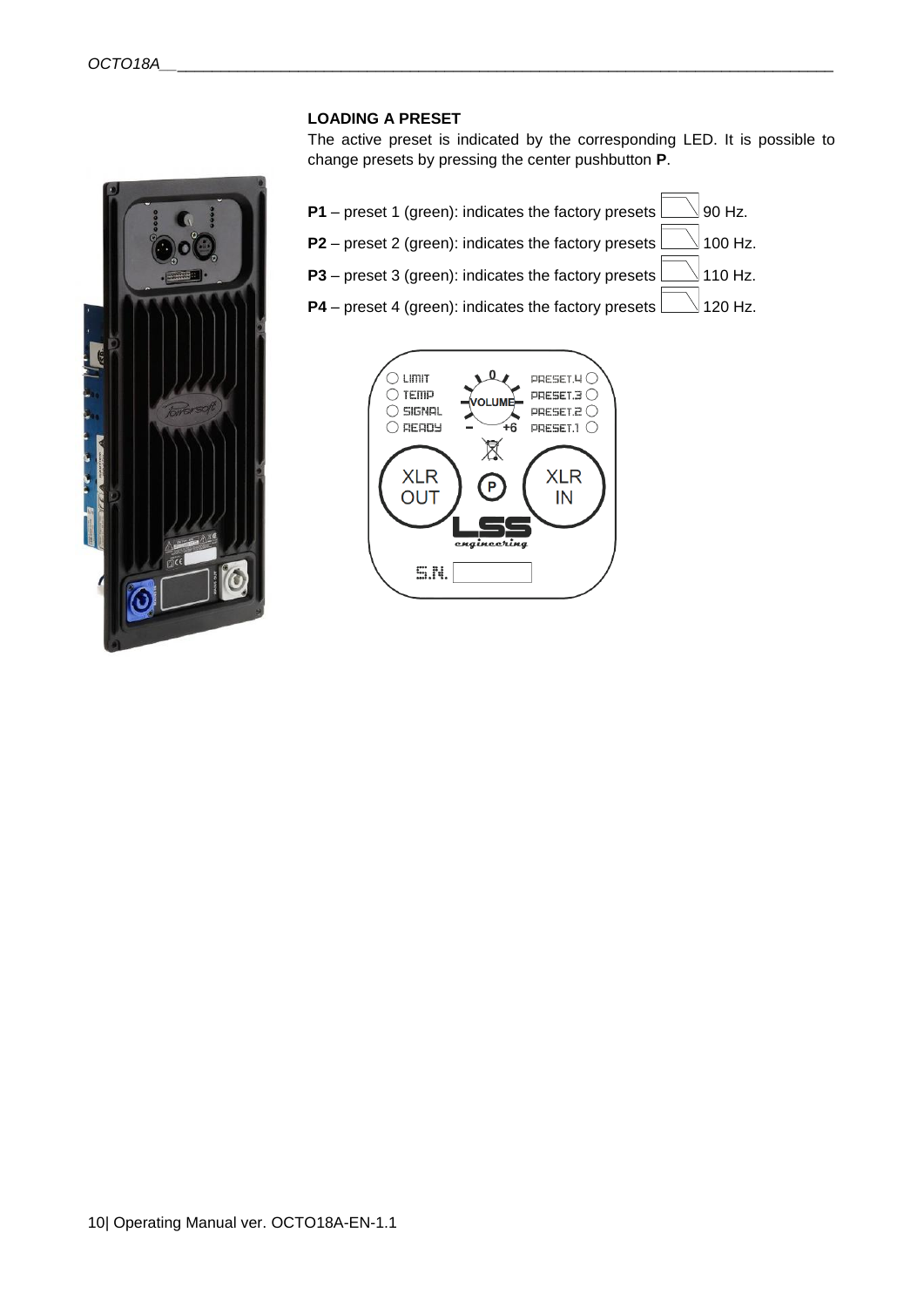

# <span id="page-10-0"></span>**WEEE DIRECTIVE**

### **WEEE Directive**

\_\_\_\_\_\_\_\_\_\_\_\_\_\_\_\_\_\_\_\_\_\_\_\_\_\_\_\_\_\_\_\_\_\_\_\_\_\_\_\_\_\_\_\_\_\_\_\_\_\_\_\_\_\_\_\_\_\_\_\_\_\_\_\_\_\_\_\_\_\_\_\_\_\_\_\_\_\_

### **Warning!**

The product is marked with this symbol which indicates not to discard electrical and electronic equipment via the normal procedure for disposal of household waste. For these products there is a diverse collection system in accordance with legislation that requires proper treatment, recovery and recycling of used products. For more information please contact the appropriate local authority.

The black bar underneath indicates that the product was placed on the market after 13 August 2005.

### **INFORMATION FOR PROPER DISPOSAL**

### **For home users**

### **In the European Union**

Warning: To dispose of this equipment, do not use the ordinary dust bin!

The electrical and electronic equipment must be treated separately and in accordance with legislation that requires proper treatment, recovery and recycling of used products. Following the implementation by member states, private households within the EU can give free electrical and electronic equipment to designated collection facilities \*.

In some countries (\*), your local retailer may withdraw the old product for free if you purchase a new one of similar type.

\* For more information please contact the appropriate local authority.

**In countries outside the EU**: please contact your local authorities and ask for the correct method of disposal.

**In Switzerland**: Used electrical or electronic equipment can be returned free of charge to the dealer, even if you do not purchase a new product.

Further collection facilities are listed on the homepage or [www.swico.ch.](http://www.swico.ch/) [www.sens.ch.](http://www.sens.ch/) 

### **For professional users**

### **In the European Union**

Warning: If the product is used for business purposes, the following steps to delete it:

contact your LSS dealer for information about the product recall.

Might be charged for the costs of collection and recycling. Small products (and amounts) might be taken back by your local collection facilities.

**In Spain:** contact the established collection system or the local authority for collection of used products.

**In countries outside the EU**: please contact your local authorities and ask for the correct method of disposal.

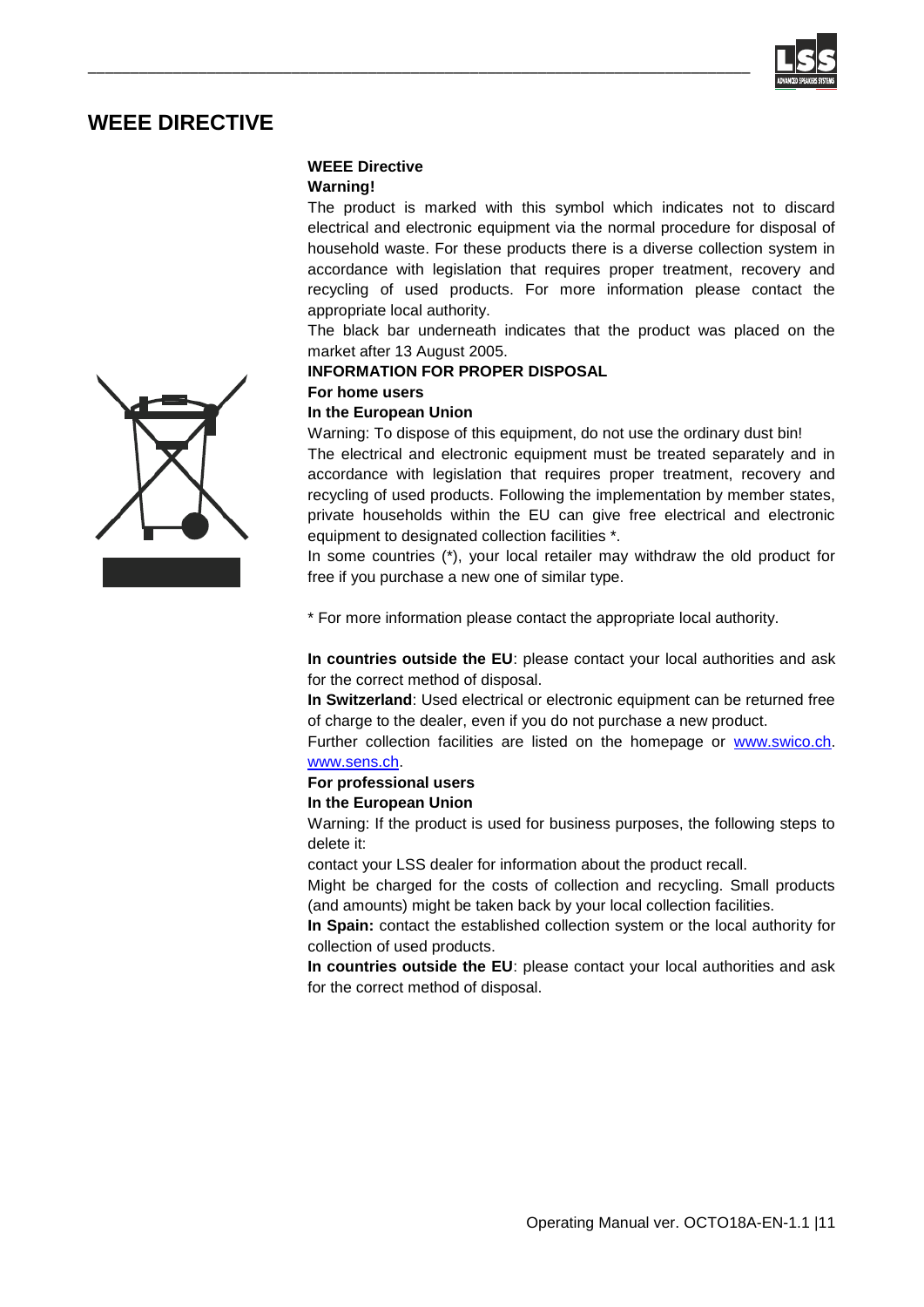# <span id="page-11-0"></span>**TROUBLESHOOTING**

| <b>Problem</b>                                                                                      | Possible cause (s)                                    | <b>Action</b>                                                                                                                                                                                                                                                                                                                                                                                                                        |  |
|-----------------------------------------------------------------------------------------------------|-------------------------------------------------------|--------------------------------------------------------------------------------------------------------------------------------------------------------------------------------------------------------------------------------------------------------------------------------------------------------------------------------------------------------------------------------------------------------------------------------------|--|
| 1. No Sound                                                                                         | Amplifier                                             | Connect a known working test speaker to the amplifier outputs. If<br>there is no sound, check that all the electronics are on, the signal<br>routing is correct, the source is active, the volume is turned up,<br>and so on. Correct/repair/replace as necessary. If there is sound,<br>the problem is in the wiring.<br>Check the amplifier is On, the green LED is On and SIGNAL<br>LED blink. Then control Volume Knobs is open. |  |
|                                                                                                     | Wiring                                                | Verify that you have connected the correct XLR connector to the<br>amplifier. Play something at low level through the amplifier (for<br>example, from a CD player or tuner). If the sound level has gone<br>or is very weak, the line has a short in it (possibly a severe<br>scrape, pinch, or staple puncture). If the sound level is normal,<br>the wire is open (possibly a cut wire or a missed connection).                    |  |
| 2. Poor Low<br>Frequency<br>Response                                                                | Speakers wired out-<br>of-polarity                    | When two speakers are connected out of polarity observe the<br>wire markings on your XLR connector. Verify that pin 2 is $+$<br>terminal and pin 1 is - negative.                                                                                                                                                                                                                                                                    |  |
| 3. Intermittent<br>output such as<br>crackling or<br>distortion                                     | <b>Faulty Connection</b>                              | Check all connections to ensure they are all clean and tight. If<br>the problem persists, it may be in the amplifier or wiring. See<br>Problem 1 above.                                                                                                                                                                                                                                                                              |  |
| 4. Constant<br>noise such as<br>buzzing,<br>hissing,<br>humming                                     | Defective amplifier or<br>other electronic<br>Devices | If the noise is present but no program material is playing, the<br>likely cause is the signal chain in the electronics. Evaluate each<br>component as necessary to isolate the problem.                                                                                                                                                                                                                                              |  |
|                                                                                                     | Poor system<br>grounding or ground<br>loop            | Check and correct the system grounding, as required.                                                                                                                                                                                                                                                                                                                                                                                 |  |
| If these suggestions do not solve your problem, contact your nearest LSS dealer or LSS distributor. |                                                       |                                                                                                                                                                                                                                                                                                                                                                                                                                      |  |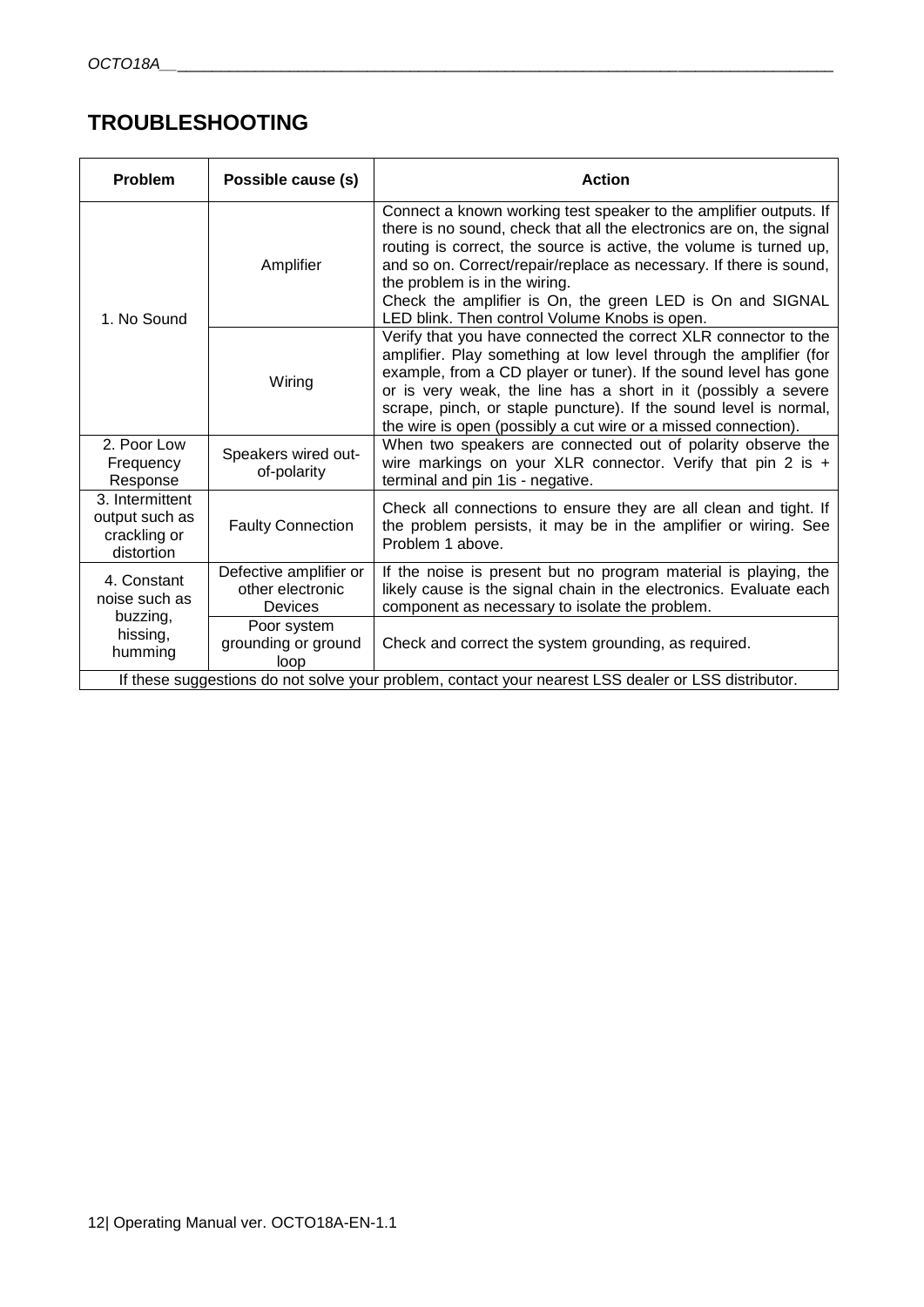

# <span id="page-12-0"></span>**DIMENSIONS**



\_\_\_\_\_\_\_\_\_\_\_\_\_\_\_\_\_\_\_\_\_\_\_\_\_\_\_\_\_\_\_\_\_\_\_\_\_\_\_\_\_\_\_\_\_\_\_\_\_\_\_\_\_\_\_\_\_\_\_\_\_\_\_\_\_\_\_\_\_\_\_\_\_\_\_\_\_\_



70cm 52cm 52cm



**BOTTOM** 

ក

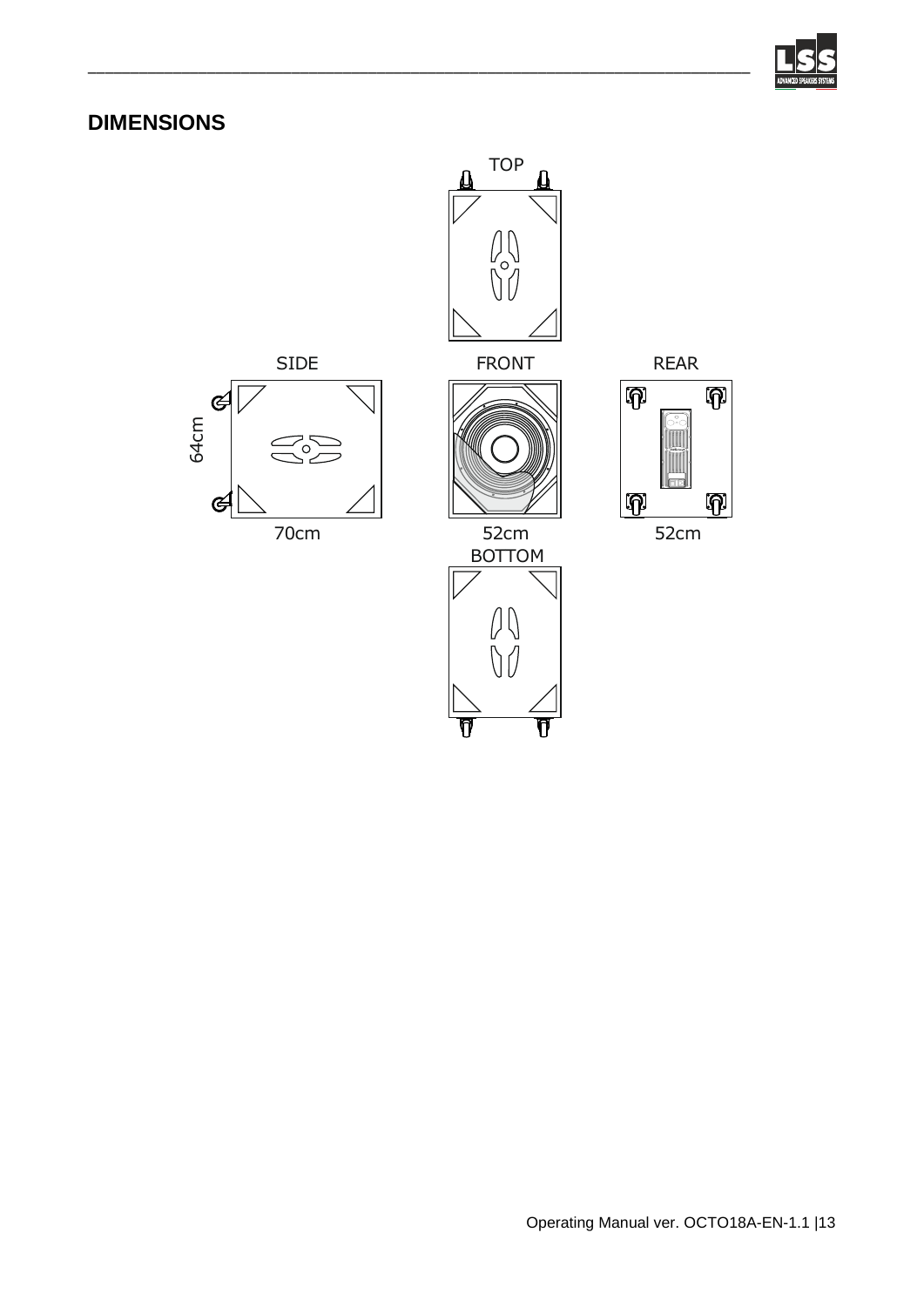# <span id="page-13-0"></span>**NOTES**